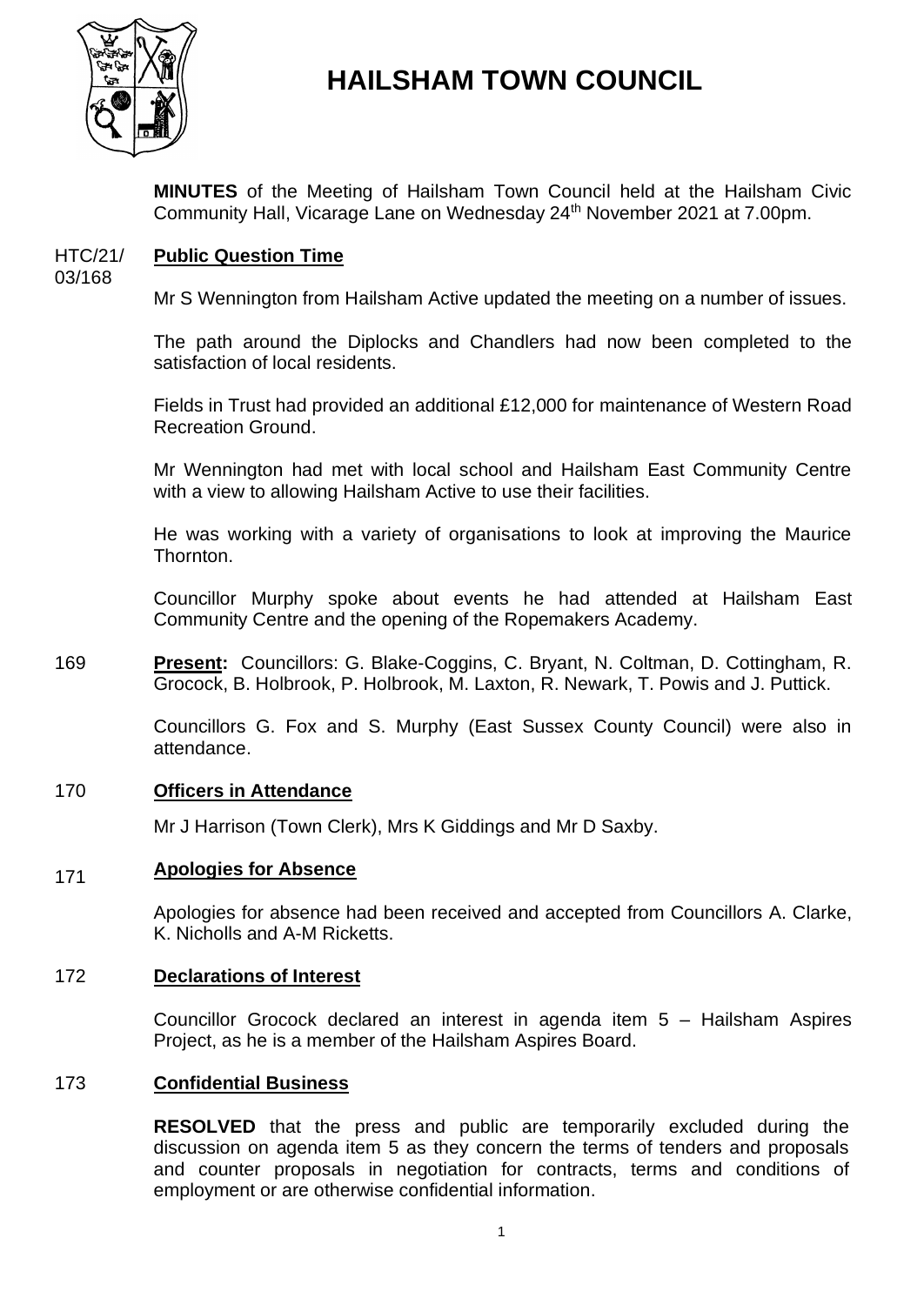(In accordance with the Council's Standing Orders No. 1E).

# **Hailsham Aspires Project**

174.1 The Chairman introduced Mr M Kelly from Wealden District Council. Mr Kelly had just taken on the role of operations manager for the Aspires project.

> Councillor Newark declared an interest because of his association with Hailsham United Junior Football Club

- 174.2 **RESOLVED** that neither the Maurice Thornton Playing Field nor the James West Centre are made available for the proposed relocation of the facility as requested, as part of the Hailsham Aspires project.
- 174.3 Councillor Grocock requested that his abstention from voting be recorded.
- 174.4 **RESOLVED** that negotiation with Wealden District Council regarding Hailsham Aspires be delegated to The Assets Management Committee who should refer any decisions back to the Council and Charity Trusts.
- 174.4 Councillors R. Grocock requested that his abstention from voting be recorded.
- 175 **RESOLVED** that agenda items 6 and 7 – Persimmon Homes and Committee Recommendations to Council be moved to the end of the agenda.

### 176 **Confirmation of Minutes**

RESOLVED that the minutes of the meeting of Hailsham Town Council held on 14<sup>th</sup> October 2021 be confirmed as a correct record and signed by the Chairman.

### 177 **Chairman's Update**

The Chairman thanked Town Council staff for decorating the Inglenook window in aid of the Paint it Red event for St Wilfrid's Hospice. Over £3,000 had been raised.

He was pleased to see the turnout at the War Memorial for Remembrance Sunday. He thanked Mrs Karen Giddings for all her work organising the event.

The Chairman said that the plaque in memory of the late Councillor Glenn Moore would soon be erected on the barn in Vines Farm, Ersham Road.

### **Hailsham Forward Executive**

- 178.1 Councillor Coltman had resigned as member of the Hailsham Forward Executive and, therefore, members were asked to nominate a replacement.
- 178.2 **RESOLVED** that Councillor C Bryant be appointed to the Hailsham Forward Executive.

### **Safer Streets Project**

179.1 The Town Clerk reported that Hailsham Town Council had been asked to propose ideas for funding in the Safer Street Project.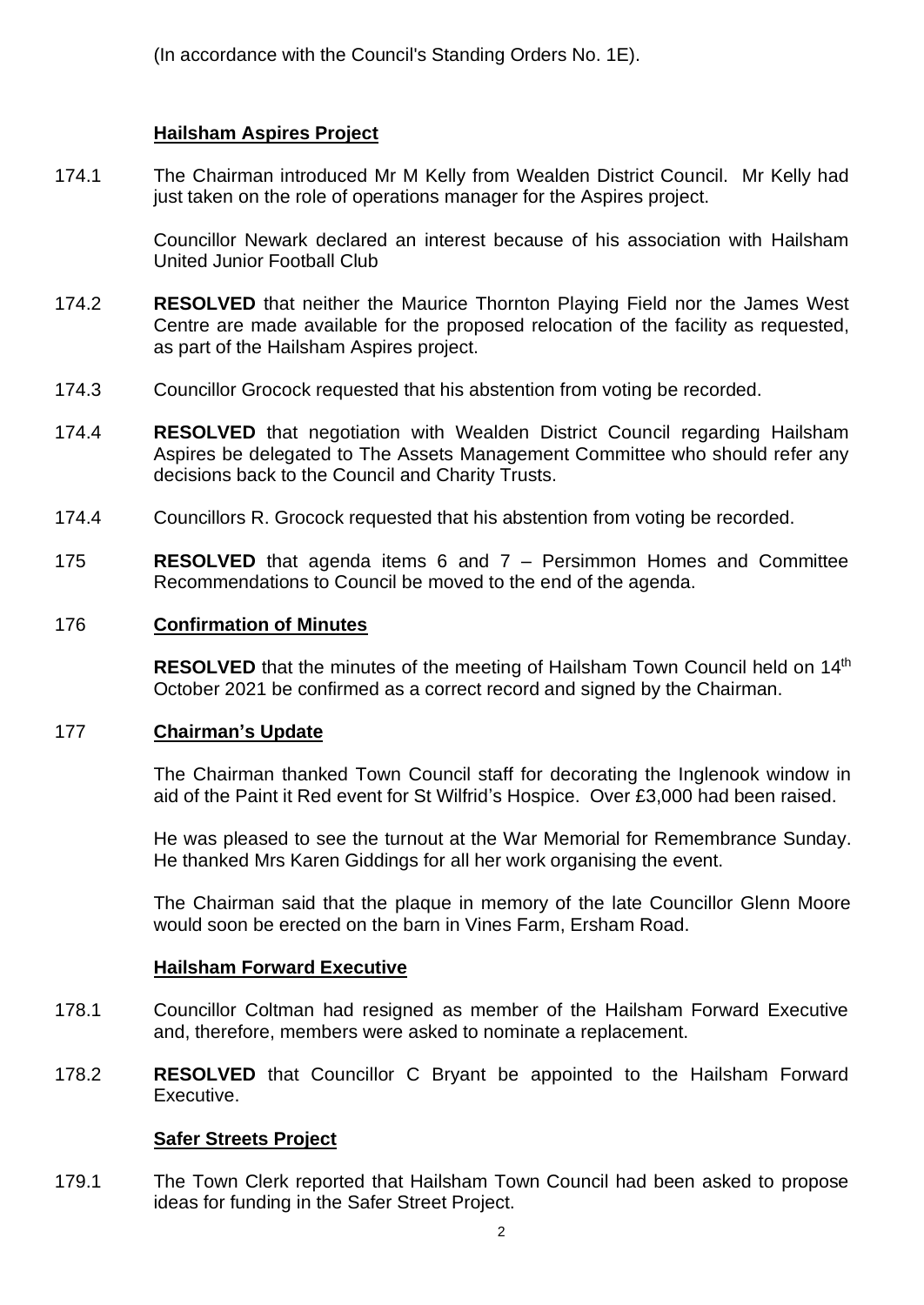179.2 **RESOLVED** to propose a scheme to upgrade the town centre CCTV and to suggest putting CCTV on the Western Road Recreation Ground (although it was recognised that this technically was outside the town centre).

### **Report of the Independent Wealden Parish Remuneration Panel**

180.1 Members were asked to consider the recent report and recommendations of the Wealden Remuneration Panel and their implications for Hailsham Town Council.

> The Panel had recommended that there be a 3% increase to all basic and chairman's allowances, rounded to the nearest pound.

> Discussion ensued and it was pointed out that it was resolved last year that no increase in allowances be awarded.

180.2 **RESOLVED** that the increase of 3% as recommended by the Independent Remuneration Panel be accepted for 2022/23, bearing in mind that no increase was made in 2021/22.

### 181 **Confidential Business**

**RESOLVED** that the press and public are temporarily excluded during the discussion on agenda item 5 as they concern the terms of tenders and proposals and counter proposals in negotiation for contracts, terms and conditions of employment or are otherwise confidential information.

(In accordance with the Council's Standing Orders No. 1E).

## **Committee Recommendations to Council**

### Persimmon Homes

- 182.1 Members were asked to sign a renewed option agreement as previously resolved in 2019.
- 182.2 **RESOLVED** to sign a renewed option agreement.

#### Assets Management Committee

183.1 Members were asked to consider a request by the Assets Management Committee to fund the installation of an overflow drain at the Common Pond and a crossover at the Maurice Thornton Playing Field.

#### 184.2 **RESOLVED** to:

- a) Spend up to £20,000 to pay for an overflow to the Common Pond, and
- b) Spend up t0 £14,000 to pay for the installation of a cross over at the Maurice Thornton Playing Field.

The Chairman closed the meeting at 8.43pm.